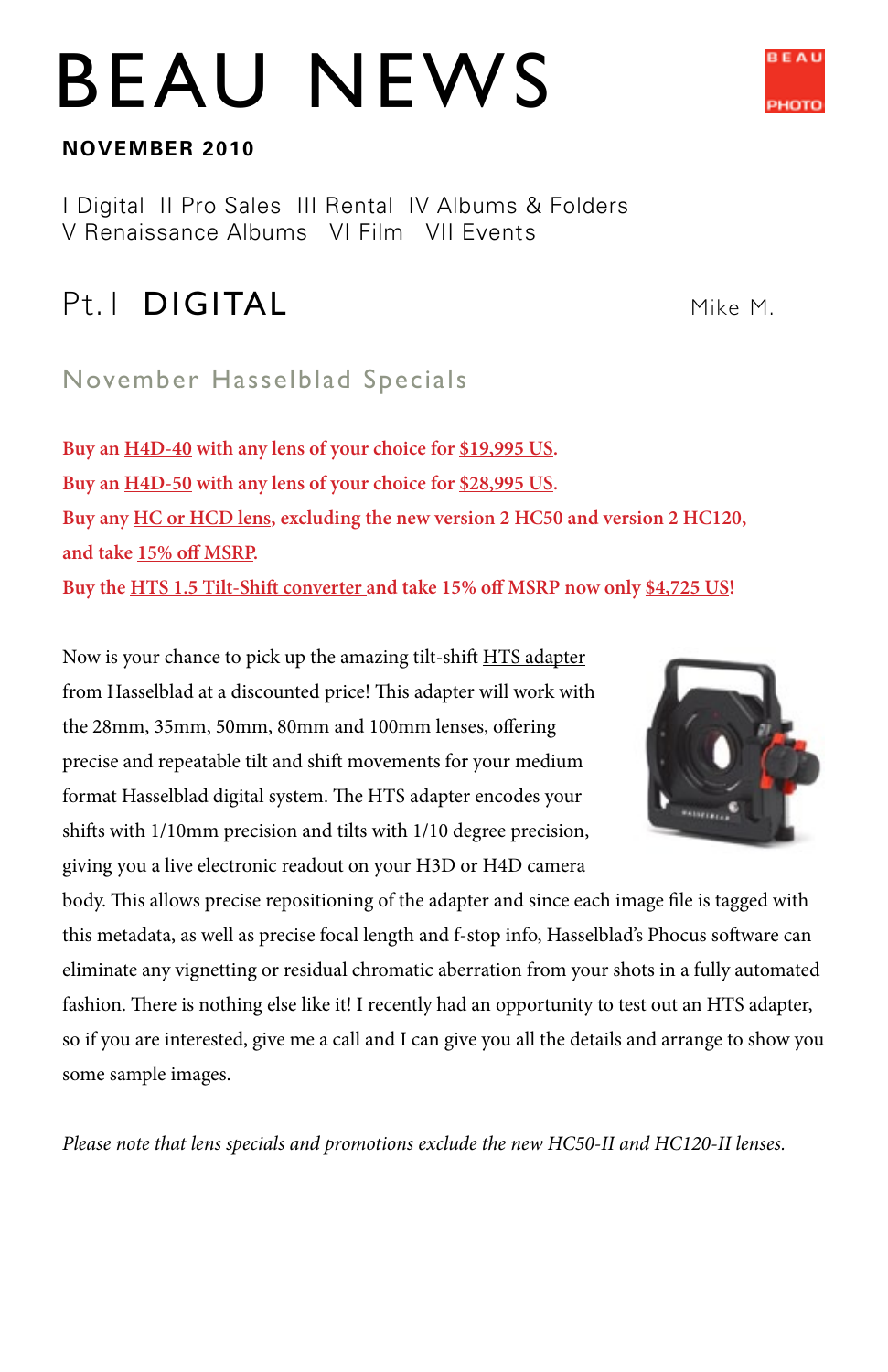### Zacuto Z-Finders IN STOCK!

Just a note that after months of being backordered, we finally have lots of Zacuto 2.5x Z-Finders in stock. Come by and check it out!



### November Canon DSLR Rebates

Canon has announced a ton of new rebates starting on November 1st, as detailed below. Note that for each body, the rebate applies equally for a body only purchase or body plus lens kit...

| <b>EOS-5D Mark II</b> | $-$ \$100 |                             |           |
|-----------------------|-----------|-----------------------------|-----------|
| EOS-7D                | $-$ \$100 |                             |           |
| $EOS-60D$             | $-$ \$100 | Flash rebates apply as well |           |
| <b>EOS Rebel T2i</b>  | $-$ \$ 50 |                             |           |
| <b>EOS Rebel T1i</b>  | $-$ \$ 75 | <b>580 EX II</b>            | $-$ \$ 80 |
| <b>EOS Rebel XS</b>   | $-$ \$ 20 | <b>430 EX II</b>            | $-$ \$ 50 |

There are also more flashes and tons of lens rebates too **For all the details, check out: http://mikemander.blogspot.com/2010/11/nov-2010-canon-rebates.html**

### General Notes

Now that Photokina is over, we are once again stocked up on lots of gear. We have **Nikon D3S**, **D700**, **D300S** and **D90** bodies in, as well as flashes and lots of lenses! The first batch of Nikon D7000 bodies has come through as well, so watch for a review in the December news and on our digital blog.

Speaking of Nikon, we currently do have the **Super CoolScan 9000ED** in stock, but something tells me Nikon may not be making these all that much longer, and when they're gone, you'll have to pony up \$10,000 plus for a Hasselblad scanner to get better-than-flatbed film scans. If you have any intentions on buying a high quality 35mm or medium format scanner any time in the near future, consider picking up the excellent 9000ED before it's too late! We have them in stock for \$2649.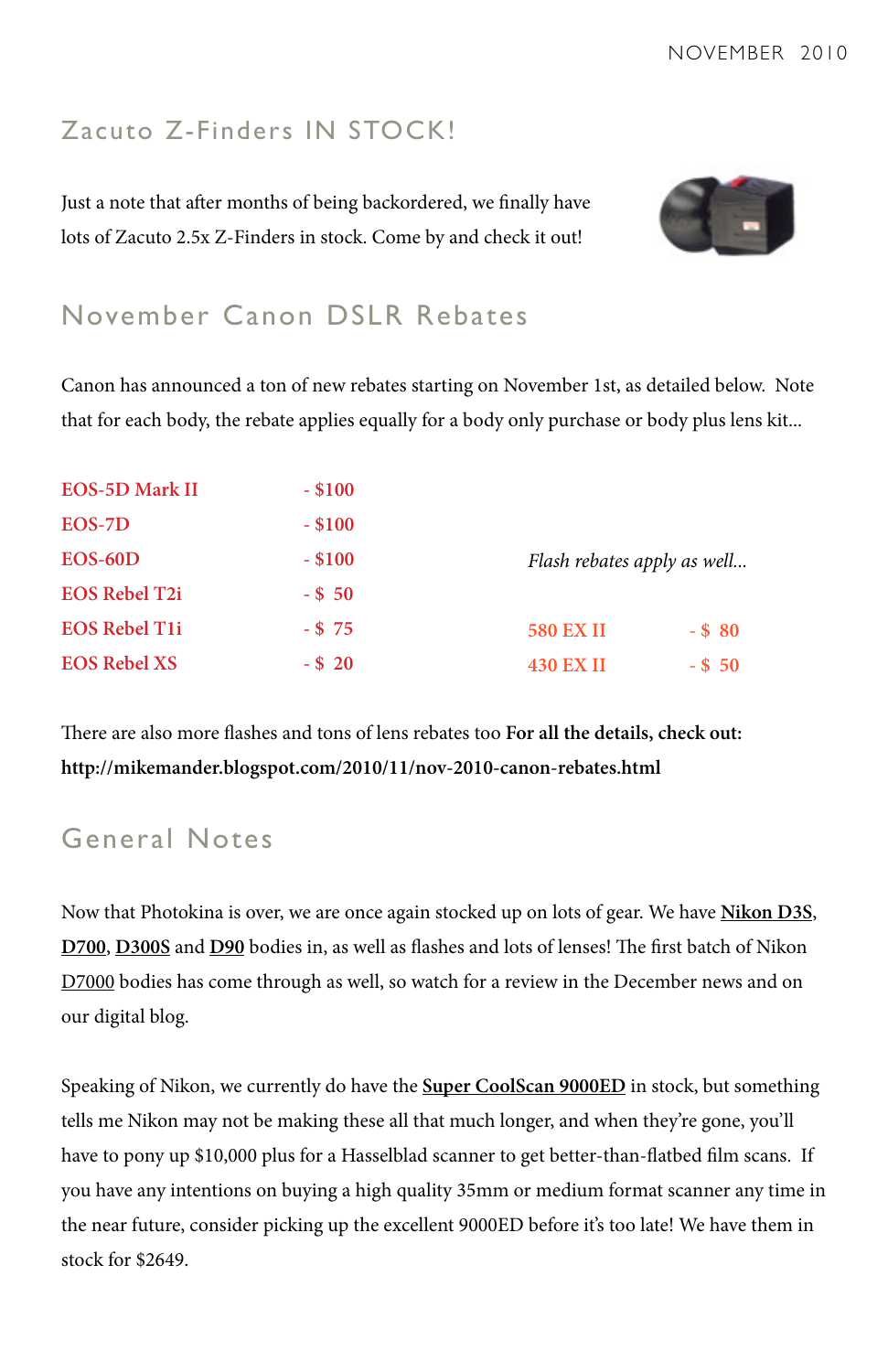Onward to Canon, we also have most higher end bodies and a large selection of 'L' lenses, TS-E lenses, macro lenses and flashes in stock. We have the **EOS-1D Mark IV**, the **5D Mark II**, **7D**, **60D** and **Rebel T2i** bodies on hand currently. Want a new **EF 70-200 f/2.8L IS II**, a **TS-E 17mm Tilt-Shift** or an **EF 24-70 f/2.8L**? No problem, we finally have good stock on virtually every popular lens! As mentioned, the Z-Finders are in stock, as are the odd looking (but functional) **HoodMan HoodLoupe CineCrane** kits. Finally, the ultra-wide (and I do mean ULTRA) **Sigma 8-16mm rectilinear zoom lens** is in stock for Canon and Nikon crop sensor bodies. On a Canon, these are equivalent to a 13-26mm zoom and on a Nikon body, a 12- 24mm zoom in full-frame equivalency. See my blog posting from September 9th for a quick preview as well as an image gallery of samples from this excellent new lens.

# Pt.II PRO SALES Ken S.

### Profoto Air Sync

We are carrying the **Profoto Air Sync**. Now you can sync or trigger your flash or camera from as far away as 300m (1000 ft.). The Profoto Air Sync provides a simple solution when you do not need to control the power of your flash and only need to trigger it with your camera. It can also be used both as a transmitter and a receiver. The Air Sync delivers sync signals with a very

short delay, at merely 100/s in fast mode. Signal connections are made with either a hot shoe or a cable. The small, handheld device weighs only 70g (2.5 oz) including batteries. It is packed with a lot of functionality and reliability in an easy-to-use control panel. Operating at 2.4 GHz, it is approved for world wide use. The Air Sync system can also operate with external receivers on older generators or other brands. It syncs and triggers flash generators or cameras, in groups or individually with the same high performance as Profoto Air Remote.



Regular Price \$360.95 **Special Introductory Price \$299.95**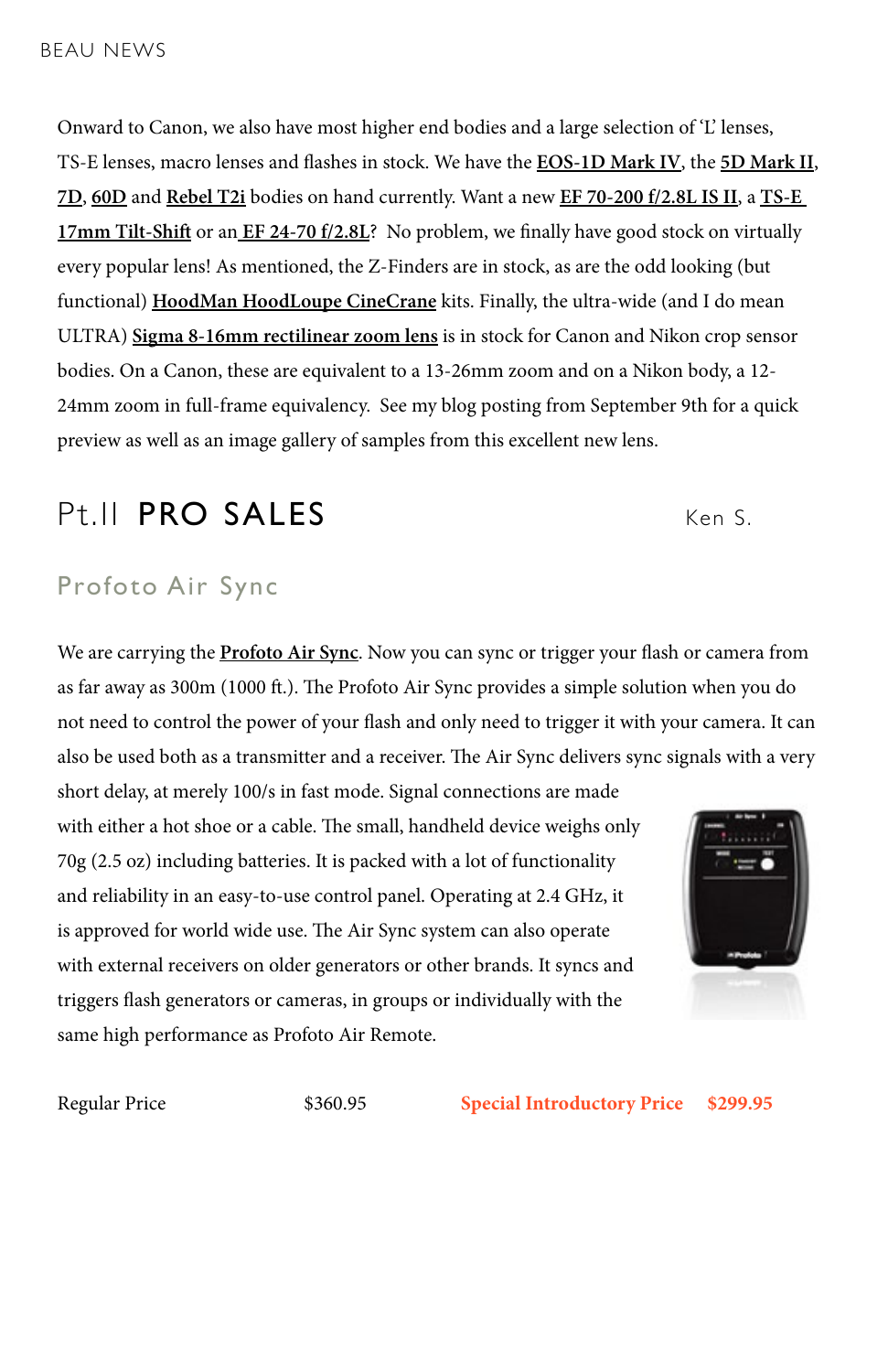NOVEMBER 2010

#### Fusion 2011

Beau Photo will be hosting a **DSLR video event** in February 2011. Fusion 2011 will showcase all the best gear for DSLR video including rigs, microphones and sound gear, tripods and video heads, lighting, and of course cameras. We will have speakers from the industry talking about their work, the gear they use and the future. Please stay tuned for more info.

### Video comes to Beau Photo

Since Beau Photo is jumping in with both feet in the DSLR Video. We are now stocking the Manfrotto 546B Video tripod and 504HD Video head.

The **504HD** is Manfrotto's latest video fluid head. It presents a perfect balance between design and performance. The bridge design improves the head's rigidity and its PAN friction control is fast, simple to fine-tune and well-protected from knocks. All of its structural components are made from aluminum. with the PAN axis rotation unit using ball bearings to obtain

smooth, totally vibration-free controlled movements that can be directly adjusted using the head's FDS variable friction system. FDS on both the PAN and TILT axes also ensures that the head works perfectly at all temperatures, with all types of equipment and under all loads. The ergonomically improved lever and dial designs combine with the new friction index to give you complete control over the video head.

The Manfrotto **546B** is a two-stage, extremely rigid, stable tripod. It is able to handle up to 20kg (44lbs). The 546B has a die cast aluminum crown with a built-in 75mm bowl. The tripod's telescopic mid-level spreader helps set leg angles accurately. Leg locks are secure and reliable, and the spiked feet with rubber overshoes are provided for solid grounding on both uneven terrain and smooth floors. The tripod can be used with various dollies.

| Manfrotto 504HD Video Head  | \$420.95 |
|-----------------------------|----------|
| Manfrotto 546B Video Triopd | \$519.95 |
| Kit Price                   | \$865.63 |



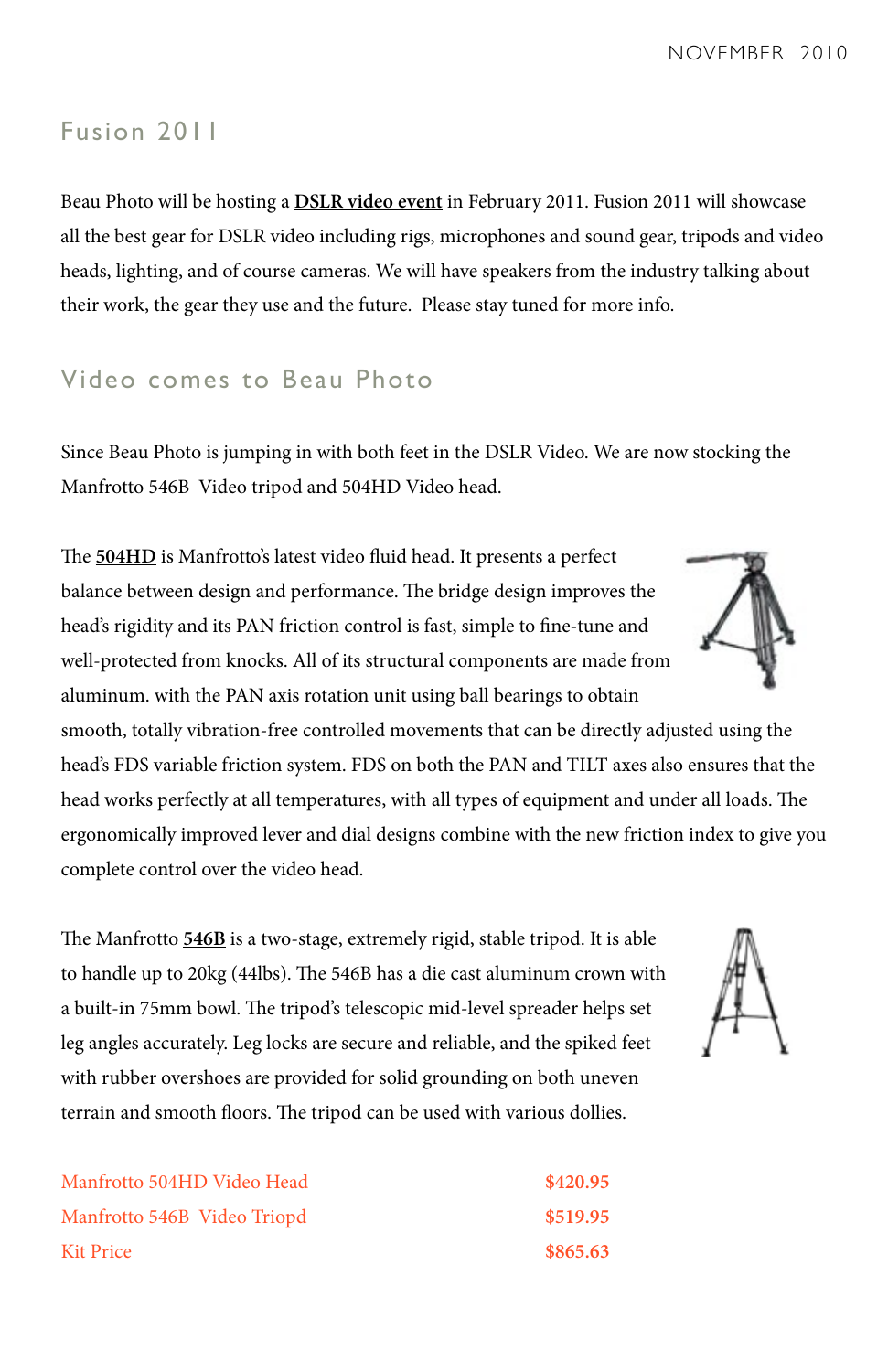# Pt.III RENTAL Jason K.

### Zacuto Tactical Shooter

We have two new items that may be of interest to you budding film makers out there! First, we have the **Zacuto Tactical Shooter**, a very light (1lb 8oz!) gunstock shooter rig that has three points of contact for a nice, stable shooting experience. Stability can be further enhanced by adding the optional Zacuto Z-Finder, which adds a fourth contact point between you and the rig. The Tactical Shooter rents for **\$35/day**.

### IDC Follow Focus

Secondly, we now have the **IDC Follow Focus system**, AKA "The Run & Gun" available for Canon 5DmkII and 7D bodies. What is a follow focus system? It is a device that allows one to manually pull focus with DSLR's while shooting video, as the auto focusing systems (when shooting video) in the current crop of DSLR's are

inadequate especially in low light and low contrast situations. The Run & Gun for the Canon 5DmkII comes standard with a Hoodman 3.0 Loupe, while the Run & Gun for the Canon 7D can be had with an optional Zacuto Z-Finder for **\$20/day**, and IDC Run & Gun: **\$35/day**.

### Nikon AF-S 85mm f1.4G

A few weeks ago, we received our first shipment of the new **Nikon 85mm f1.4G lens**. I promptly and discreetly picked one out of the delivery box and spirited it away to be pressed

into service in the rental department.... And boy, what a lens! This lens is sharp, sharp, sharp! A perfect lens for portraits, it has a pleasing bokeh and shallow depth of field for isolating your subject from the background. This lens has proven to be a popular lens and I advise you to call ahead to reserve it if you would like to explore its attributes. The lens rents for **\$35/day**.



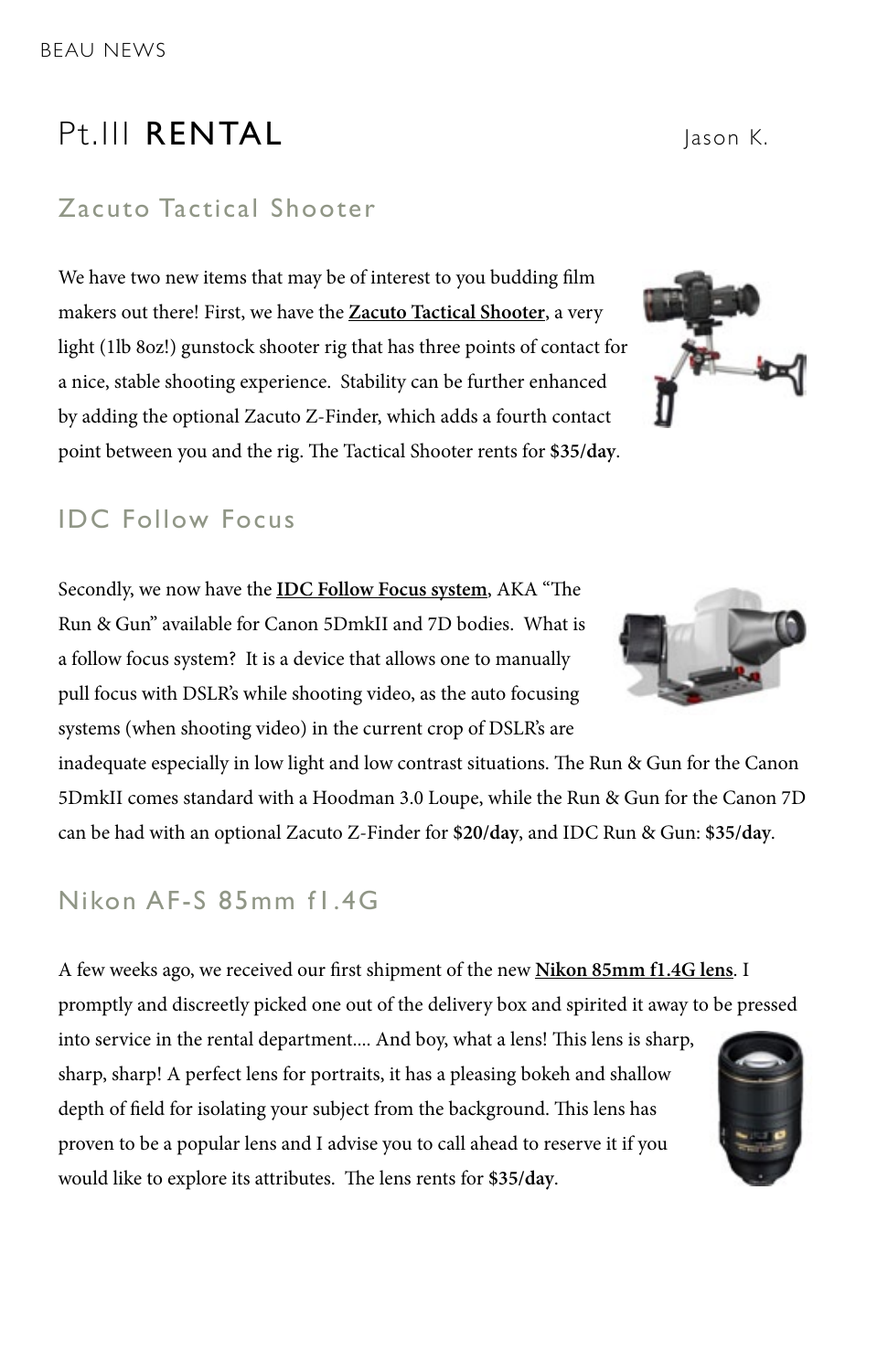# Pt. IV ALBUMS & FOLDERS Barb B.

*Happy November everyone.* Hallowe'en's over but there are still scary things out there... For example we have only a couple of weeks to complete our orders for delivery before Christmas!!

The following are a few of TAP's new presentation items. The boxes are a 2-part tray/sleeve, packed flat for easy delivery. The **DPS Easel** could be a real cost saver.. especially if you're already giving a CD or DVD in a folio, and a proof or print in a folder! The new **Digital Sports Easels** give you the opportunity to present a digital composite or magazine cover style image and the new **8000 series sports mounts** are for traditional 75/35 presentation. The Digital Easel can be used either vertically or horizontally, and shows the full image. Standard photo and digital sizes are available, please

schedule enough time for your goods to arrive. If you have any concerns about how much lead time to allow, please feel free to contact me.

### TAP Special Order Items *NEW Items to Perk Up your Presentations*

#### **Tonal Trends Boxes**

**5x7** 1" deep (45-50 photos) starting at \$1.54 each/ Case of 50 boxes.

**8X10** 1" deep starting at \$1.69 each/ Case of 50 boxes.

**11X14** 2.5" deep (200 photos) starting at 3.24 each/ Case of 25 boxes

Available in Citrus, Lilac, Moss, and Sky. Volume prices are gladly offered .

Matching Tissue Paper and ribbon are also available.







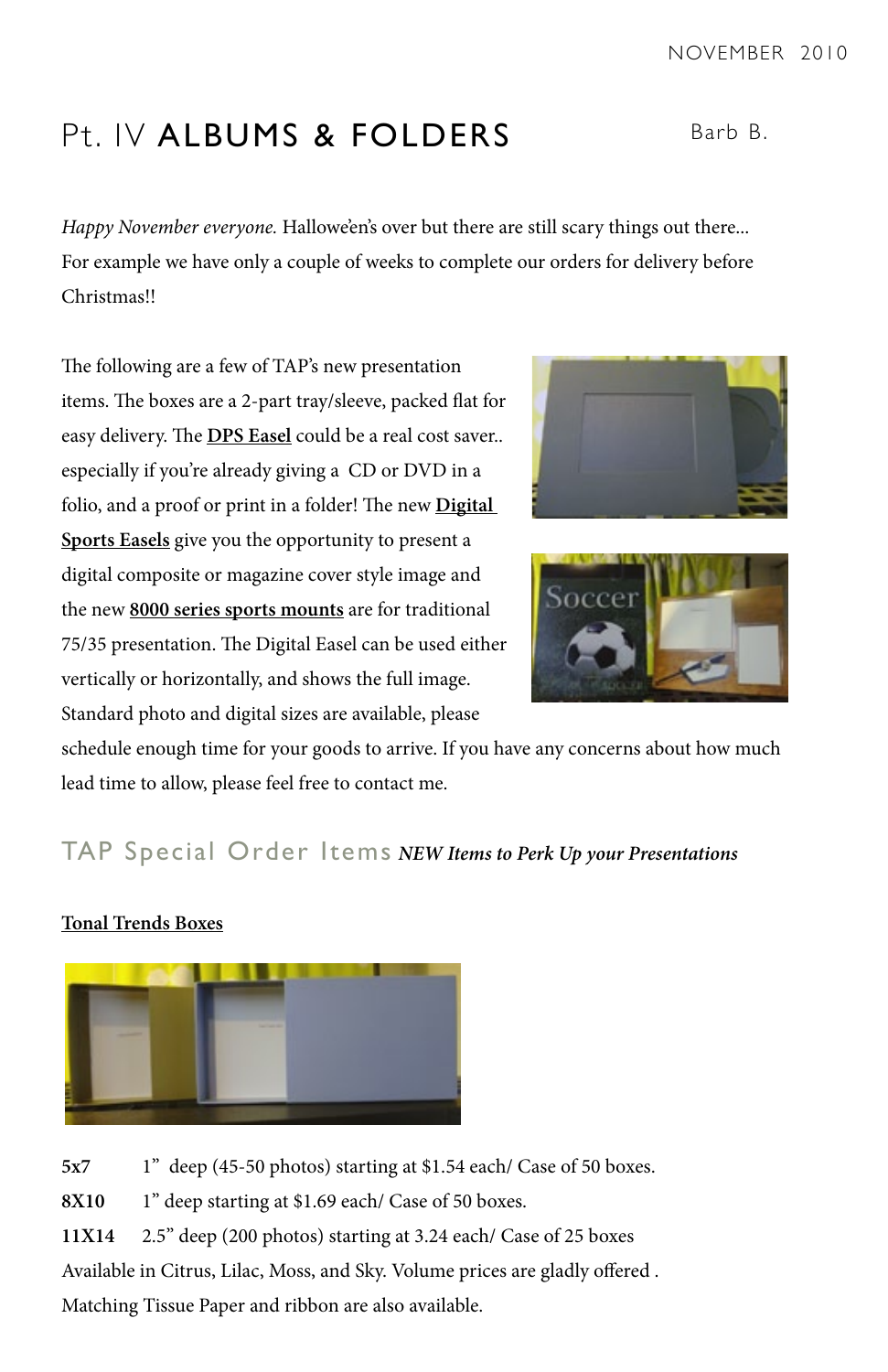#### **DPS (Digital Proofing System) 57/75 Easel**

Starts at \$58.42/package of 10 with slide-out CD/DVD trays, or \$285.50 for a case of 50.

#### **Digital Sports Easels**

Create your own memory mate or team keepsake; photos tuck into corner slots. 8x10 starts at \$0.64 each/ case of 100.Available in Baseball, Football, Soccer, and Sports styles.

#### New Design **8000 Series Sports Mounts**

75/35 size starts at \$0.72 each/ case of 100. Available in the following styles: PM-8001 (Baseball), PM-8005 (Football) PM-8010 (Soccer), PM-8015 (All Sports)

**Digital Easel** - Ebony - Displays the whole image vertically or horizontally; each photos tuck into corner slots. 4x6/6x4 or 5x7/7x5 sizes starts at \$0.48; 8x10/10x8 starts at \$0.69; 8.5x11 starts at \$0.77; 10x13 starts at \$0.82. All available in cases of 100.

*Volume prices are offered on all of the above products.*

# Pt. V **RENAISSANCE ALBUMS** Simon B.

*Happy Guy Fawkes!!!* Our Christmas deadline has now passed for all Custom and Special orders. We recommend that all studios reserve the stock you will require before Christmas, and you can schedule a shipping date that suits you. This will allow us to plan stock levels.

As you know Beau Photo is up to date with all new technology, including **Facebook**. Check out the "**Simon BeauPhoto**" Facebook page and become a fan. I update this page daily with all the news.

Good News: **Ambiance Books** and mats are now In stock and ready to ship from Beau Photo in Vancouver. Lastly, Beau Photo will be in Toronto this month! Check next page for details.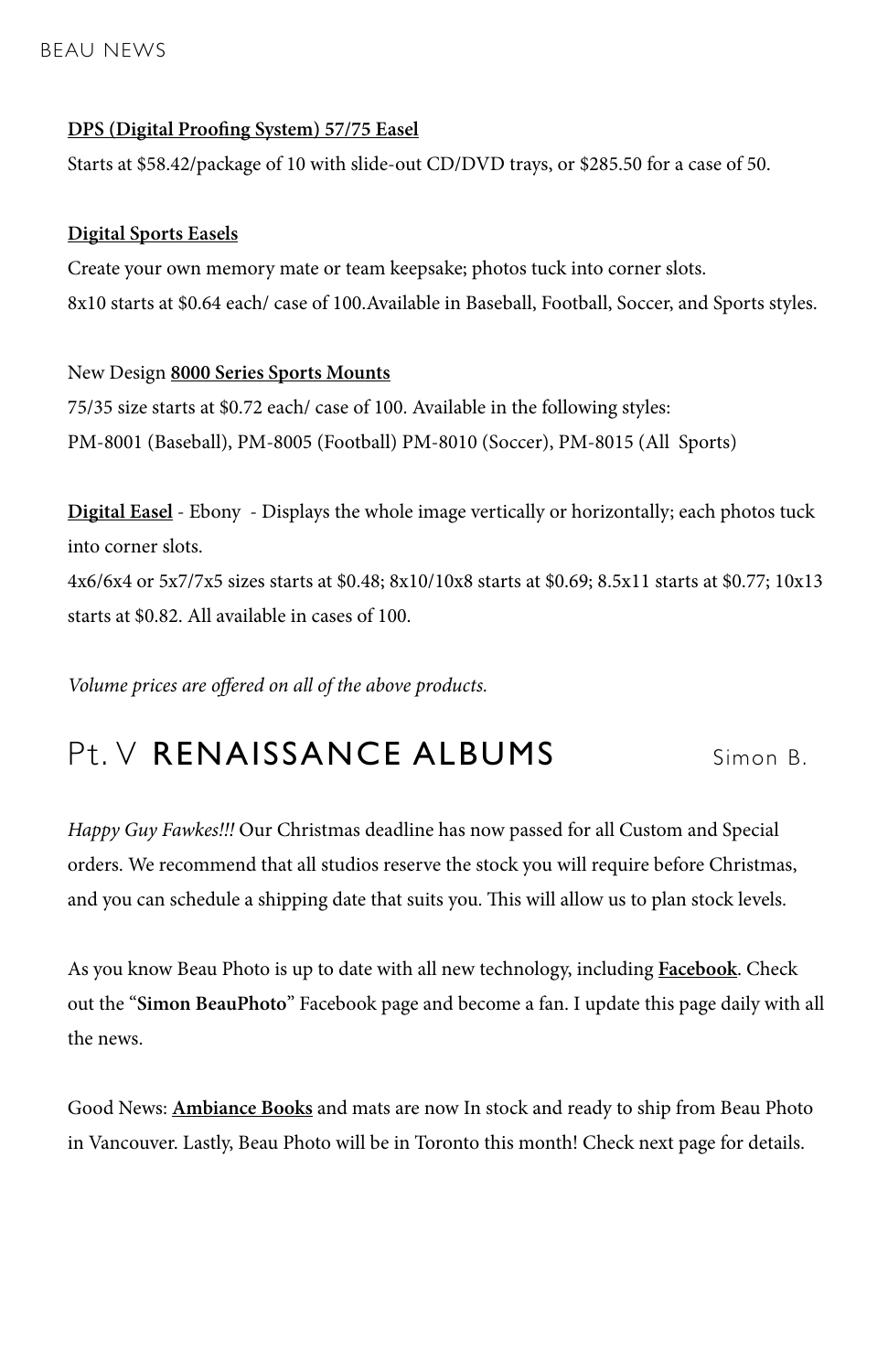



#### Renaissance Albums in Toronto hosted by BEAU Photo Supplies

BEAU Photo invites you to a personal viewing of the Renaissance albums range. Find out why leading professional photography studios use Renaissance Albums worldwide.

BEAU Photo has been a Canadian Distributor for over 10 years offering professional photographers access to custom made albums with our dedicated Canadian Rep on hand to help you guide your way through the world of Renaissance albums.

All custom Renaissance albums are **HANDCRAFTED** in New York, carry a **LIFETIME GUARANTEE** , and **QUALITY** that is award winning. Renaissance albums offer luxury albums at very **AFFORDABLE** prices. Come and see for yourself:

Attendees will receive a free Material swatch kit, Mini book, catalog and refreshments. Please RSVP via the contact details below:



**NEW!** The Ambiance book **NEW!** 22x8 Soho Album



### **BEAU in Toronto**

DATE: Tuesday, November 16<sup>th</sup> 3:00pm - 7:00pm Wednesday, November 17th 10:00am – 3:00pm

**LOCATION:** 1089 Dundas St. East M4M 1R9 View Map

**RSVP:** albums@beauphoto.com

 or call **Toll Free**, ask for Simon  **1-800-994-2328 facebook**